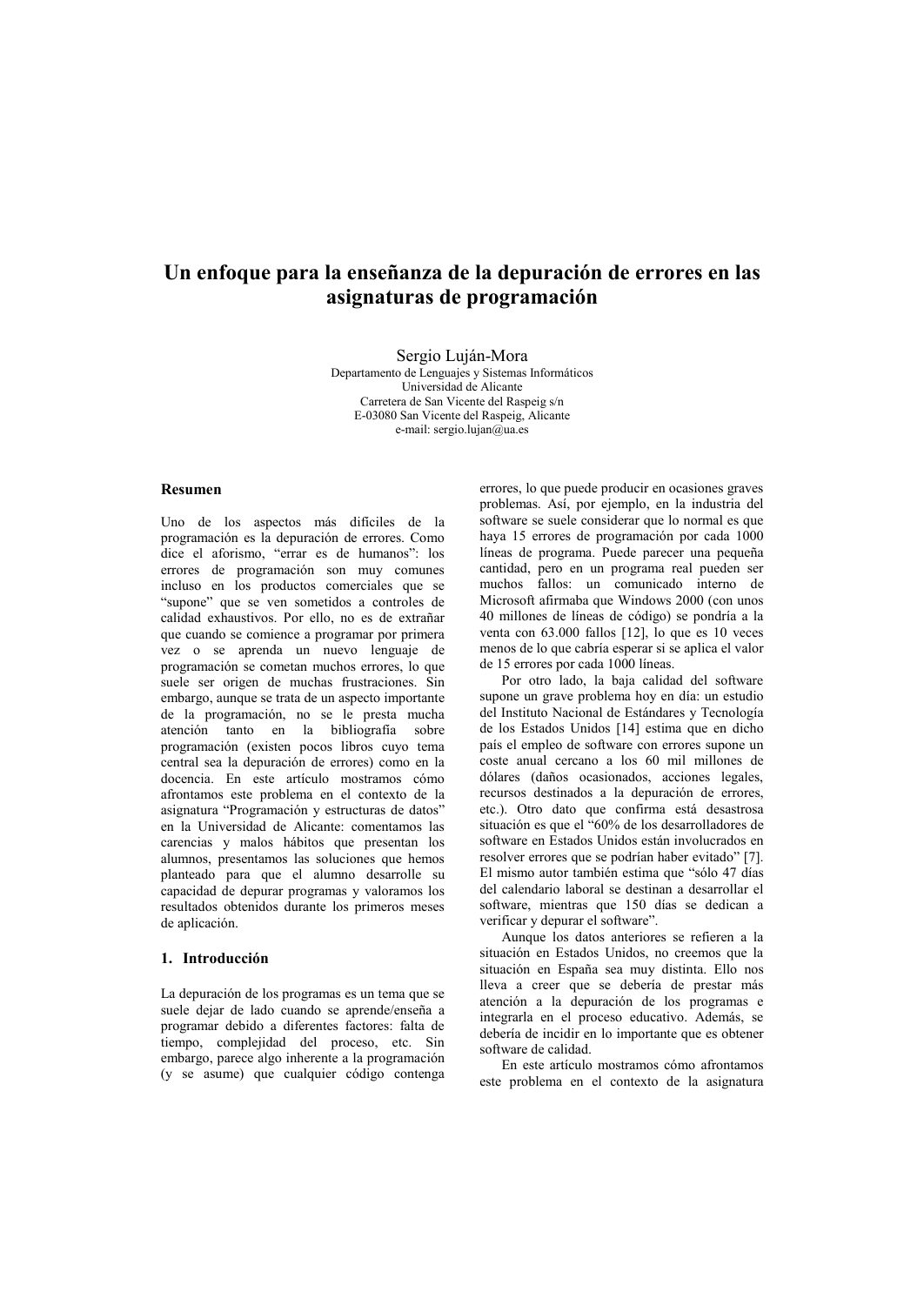"Programación y estructuras de datos" (PED) de la Universidad de Alicante (UA). La depuración de errores es uno de los principales problemas a los que se enfrenta un alumno cuando estudia un nuevo lenguaie de programación. En este artículo mostramos los principales consejos y materiales que ofrecemos a los alumnos para que aprendan a depurar sus programas.

El resto del artículo se ha estructurado de la siguiente forma: en la sección 2 se comenta el tratamiento que recibe la depuración de errores en la bibliografía más extendida sobre los lenguajes de programación C y C++; en la sección 3 se describe la asignatura PED en la que se ha realizado la experiencia que se presenta en este artículo; en la sección 4 se comentan algunas de las carencias y malos hábitos que suelen presentar los alumnos de cara a la depuración de errores: en la sección 5 se presenta cómo abordamos el aprendizaje de la depuración de errores en PED; finalmente, la sección 6 cierra el artículo con las conclusiones.

# 2. Cómo se enseña a depurar errores en los libros

Muchos libros que tienen como obietivo enseñar a programar en un lenguaie de programación dedican poco o nada de su contenido a la depuración de errores. Por ejemplo, si nos centramos en los lenguajes  $C$  y  $C++$  y consultamos algún libro de la bibliografía más extendida:

- En el libro de referencia básico de C [8] no se trata el tema de la depuración de errores en sus casi 300 páginas.
- · En [4] sólo se dedican 4 páginas de casi 600 a la depuración de errores.
- En [2] únicamente se dedican 3 páginas de casi 300 a tratar los errores más comunes relacionados con la gestión de memoria.
- · En [3], en el capítulo dedicado al preprocesador se explica la aplicación de la compilación condicional a la depuración y de forma dispersa a lo largo de las casi 1000 páginas del libro se comentan los errores sintácticos, los errores de enlazado y los errores lógicos, pero sin profundizar.
- Finalmente, en el libro de referencia de  $C++$ [15] existe un capítulo dedicado al tratamiento

de errores y excepciones en tiempo de ejecución, pero no se trata la depuración de  $err$ Ores

El único libro que conocemos que trata el tema de la depuración de errores es [13], aunque sólo el primer tercio del libro se centra en la depuración de programas en general, ya que el resto del libro trata la depuración de errores en entornos concretos como son los programas para Microsoft Windows, los controles ActiveX o los componentes COM.

En definitiva, la depuración de errores es un tema que se suele dejar de lado. En la mayoría de los libros, se remite al lector a que consulte las secciones sobre compilación y depuración de errores en los manuales de referencia de su compilador. Pero en estos últimos únicamente se explican las herramientas que posee el compilador y cómo emplearlas, pero no se explican los errores de programación que se pueden cometer.

# 3. Características de la asignatura

La asignatura PED es una asignatura troncal de segundo curso en el plan de estudios de Ingeniería en Informática. Ingeniería Técnica en Informática de Gestión e Ingeniería Técnica en Informática de Sistemas en la UA. Consta de 9 créditos anuales: 4,5 créditos teóricos y otros 4,5 créditos prácticos. Posee como prerrequisitos las asignaturas "Fundamentos" de Programación I"  $\mathbf{v}$ "Fundamentos de Programación II", ambas de primer curso. El descriptor de la asignatura que aparece en el plan de estudios de las tres titulaciones en la UA es el siguiente:

- Estructuras de datos y algoritmos de manipulación.
- Tipos abstractos de datos.
- Diseño recursivo.

En el primer curso, los alumnos estudian los principios básicos de la algoritmia, las estructuras usuales de programación y la representación de los datos en la asignatura "Fundamentos de Programación I" durante el primer cuatrimestre, mientras que en el segundo cuatrimestre estudian un lenguaje de programación concreto  $(C^{++}$  sin la orientación a objetos [10]) en la asignatura "Fundamentos de Programación II".

En la asignatura PED, los alumnos estudian las estructuras de datos básicas (pila, lista, árbol binario, etc.) y algunas más avanzadas (árbol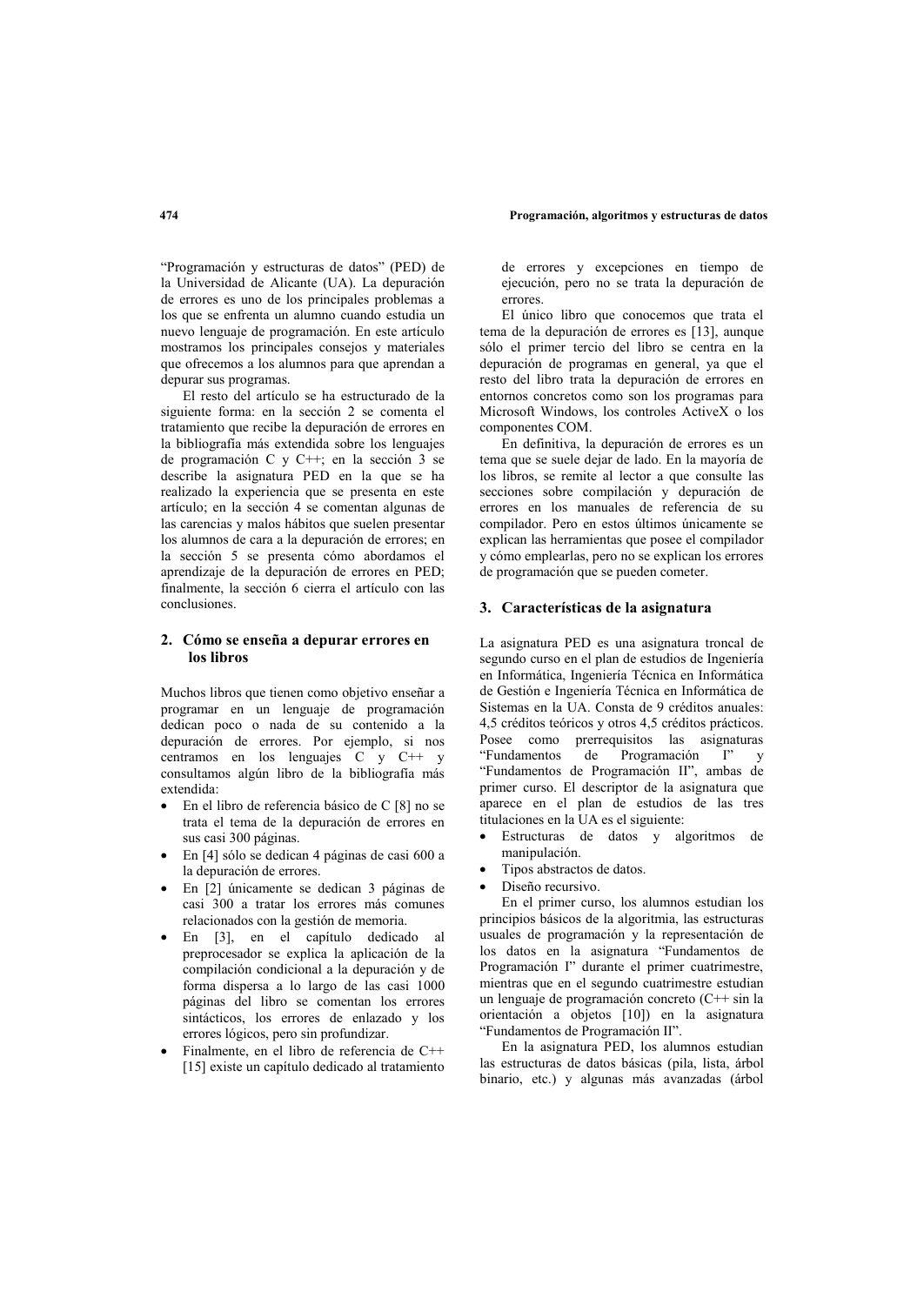AVL árbol 2-3-4 trie etc.). En las prácticas se emplea el lenguaje  $C++$  [15] para implementar algunas de las estructuras de datos estudiadas. En las últimas prácticas, la implementación de una estructura de datos puede ser muy compleja, con varios miles de líneas de código.

# 4. Carencias de los alumnos

Muchos alumnos de la asignatura PED presentan una serie de carencias o falta de habilidades:

- No comprenden realmente qué funciones realizan las herramientas de desarrollo (compilador, enlazador, etc.).
- No entienden o no los tienen en cuenta los mensajes de error que generan las herramientas de desarrollo.
- No tienen muy claras las diferencias entre los distintos tipos de errores que existen (de diseño, lógicos, sintácticos, etc.).
- · No saben cómo emplear un depurador para corregir los errores de sus programas.
- No son sistemáticos ni tienen paciencia a la hora de corregir los errores.

Estas carencias además se agravan por el comportamiento que suelen presentar los alumnos respecto a los errores en el código:

- No le dan importancia a los errores: "No es importante, si sólo falta declarar la variable y poner un punto y coma".
- No leen los mensajes de error: simplemente se fijan en que línea se ha producido un error.
- Piensan que la tarea del profesor es actuar como depurador: en cuanto se presenta un problema, solicitan la ayuda del profesor para que resuelva el error.
- "Echan balones fuera": a veces el alumno no puede localizar el origen de un error y llega a la convicción de que el código fuente no contiene errores. En esas ocasiones, muchos alumnos piensan que el problema se encuentra en el hardware o en el software (y en especial en el compilador).

# 5. Aprender a depurar

Debido a la importancia que creemos que posee la depuración de errores y a los problemas que presentan los alumnos, en la asignatura PED hemos incorporado el aprendizaje de técnicas y habilidades relacionadas con la depuración de errores. En esta sección comentamos los principales aspectos que enseñamos a los alumnos

# 5.1. No todos los errores son iguales

Antes de intentar solucionar un error hay que saber de qué tipo de error se trata. A los alumnos les presentamos una clasificación de los errores de programación en base al momento en que se presenta u origina el error:

- Errores de diseño. Este tipo de errores aparece en el momento de plantear el algoritmo que resuelve el problema al que el alumno se enfrenta. Estos errores son independientes del lenguaje de programación empleado.
- Errores lógicos. Estos errores se producen por una incorrecta codificación del algoritmo planteado. Ejemplos de este tipo de errores son: condiciones lógicas mal planteadas, incorrecta elección de los tipos de datos de las variables, etc.
- Errores sintácticos (también llamados errores gramaticales, de compilación o en tiempo de compilación). Este tipo de errores impide que el código fuente se compile con éxito (si existen errores no se podrá generar el código objeto). Ejemplos de estos errores son: palabras clave mal escritas, expresiones incompletas, referenciar una variable no declarada, puntuación incorrecta (ausencia de paréntesis, punto y coma), etc.
- Avisos de compilación. Además de los mensajes de error, el compilador también puede generar avisos (warnings), errores que no son suficientemente graves como para impedir la generación del código objeto. Ejemplos de estos avisos son: empleo de variables no inicializadas, conversiones automáticas del tipo de las variables con una posible pérdida de información, etc.
- Errores de enlazado. Estos errores impiden que se genere el ejecutable final a partir de los ficheros con el código objeto. Ejemplos de estos errores son: ausencia de algún fichero objeto, empleo de funciones no definidas, empleo incorrecto de funciones de las librerías del lenguaje, etc.
- Errores de ejecución (también llamados errores en tiempo de ejecución). Este tipo de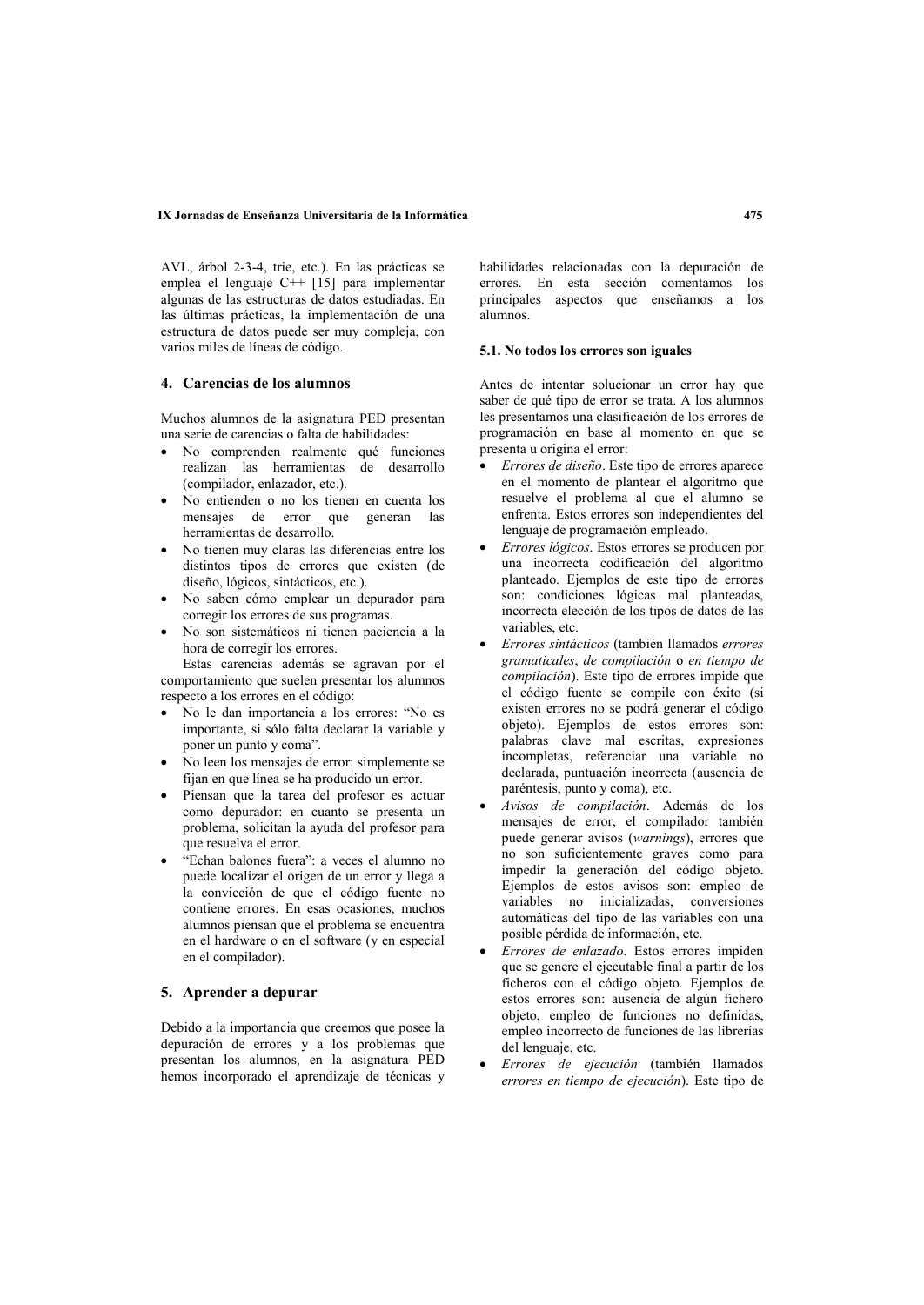errores impide que el programa se ejecute con éxito. Ejemplos típicos de este tipo de errores son: desbordamiento en una operación aritmética, división por cero, calcular la raíz cuadrada de un número negativo, etc.

Algunos autores defienden otros tipos de clasificaciones. Así, por ejemplo, en [3] se distinguen los errores sintácticos. Los errores de enlazado y los errores lógicos, que pueden ser fatales ("[...] hará que un programa falle y que termine de forma prematura") o no fatales ("[...] permitirá que continúe el programa, pero produciendo resultados incorrectos").

Los errores de sintaxis y de enlazado son los más fáciles de detectar y corregir, ya que se genera un mensaje de error que nos avisa del problema. Los errores de ejecución se pueden resolver fácilmente si se genera algún mensaie de error, va que muchas veces el programa simplemente termina su ejecución bruscamente. Sin embargo, los errores de diseño y lógicos son más difíciles de localizar, ya que pueden pasar desapercibidos. Esta cuestión se la remarcamos repetidamente a los alumnos, ya que muchas veces los alumnos piensan que si han obtenido un programa ejecutable significa que su código no contiene errores.

Por otro lado, en la mayoría de los casos los mensajes de error que producen los compiladores son breves y muy crípticos, lo que no ayuda a corregir los errores. A veces, la interpretación correcta de los mensajes de error suele implicar un conocimiento profundo del lenguaje por parte del programador, lo cual no posee un estudiante que se inicia en el uso de un nuevo lenguaje.

# 5.2. Mentalízate

Como se puede decir que es "inevitable" que se cometa algún error al programar, aconsejamos a los alumnos que cuenten por anticipado con la necesidad de tener que depurar su código en algún momento.

Además, un objetivo que nos marcamos es que comprendan lo importante que es obtener código sin errores. A los alumnos les describimos numerosos ejemplos [5] sobre las consecuencias que pueden acarrear los errores en el software, pero les resaltamos tres casos por la notoriedad o impacto que tuvieron:

• Entre 1985 y 1987 se produjeron en Canadá y

Estados Unidos seis accidentes, con muertes y heridos graves por sobredosis de radiación, debido a un error de software en el ordenador que controlaba una máquina de radioterapia Therac-25 [9]. Baio ciertas condiciones se producían condiciones de carrera. lo que originaba un funcionamiento incorrecto de la máquina

- El 4 de junio de 1996 y durante su vuelo inaugural, el nuevo cohete Ariane 5 de la Agencia Espacial Europea se destruyó 40 segundos después de despegar. El cohete (resultado de un proyecto con un coste de 7 mil millones de dólares y más de 10 años de duración) y su carga (no asegurada por ser el primer vuelo) estaban valorados en 500 millones de dólares. La causa del fallo fue un error de software: una conversión errónea de un número en coma flotante de 64 bits a un número entero de 16 bits produjo un desbordamiento en el sistema de guiado y su posterior apagado automático.
- El 23 de septiembre de 1999, la sonda espacial Mars Climate Orbiter de la NASA, valorada en 125 millones de dólares, oficialmente se dio por perdida. La causa de la perdida fue un error en las unidades de medida empleadas en el software: mientras que en un módulo se empleó el sistema de medidas anglosajón (millas), en otro módulo se empleó el sistema  $decimal$  (kilómetros). métrico  $A$  mbos módulos tenían que comunicarse entre sí, pero no se realizaba ninguna conversión de los valores de un sistema de medida al otro.

# 53 Inténtale tú mismo

A los alumnos les aconsejamos que depuren su código sin solicitar la avuda de un compañero o del profesor. Si siempre que tienen un problema piden ayuda a alguien, nunca serán capaces de desarrollar buen código. Programar requiere ciertas habilidades que sólo se pueden lograr con la práctica.

### 5.4. Estado mental

La depuración de errores es una actividad mental que requiere una gran concentración. Por ello recomendamos a los alumnos que si no encuentran a veces un error después de varios intentos, a

# 476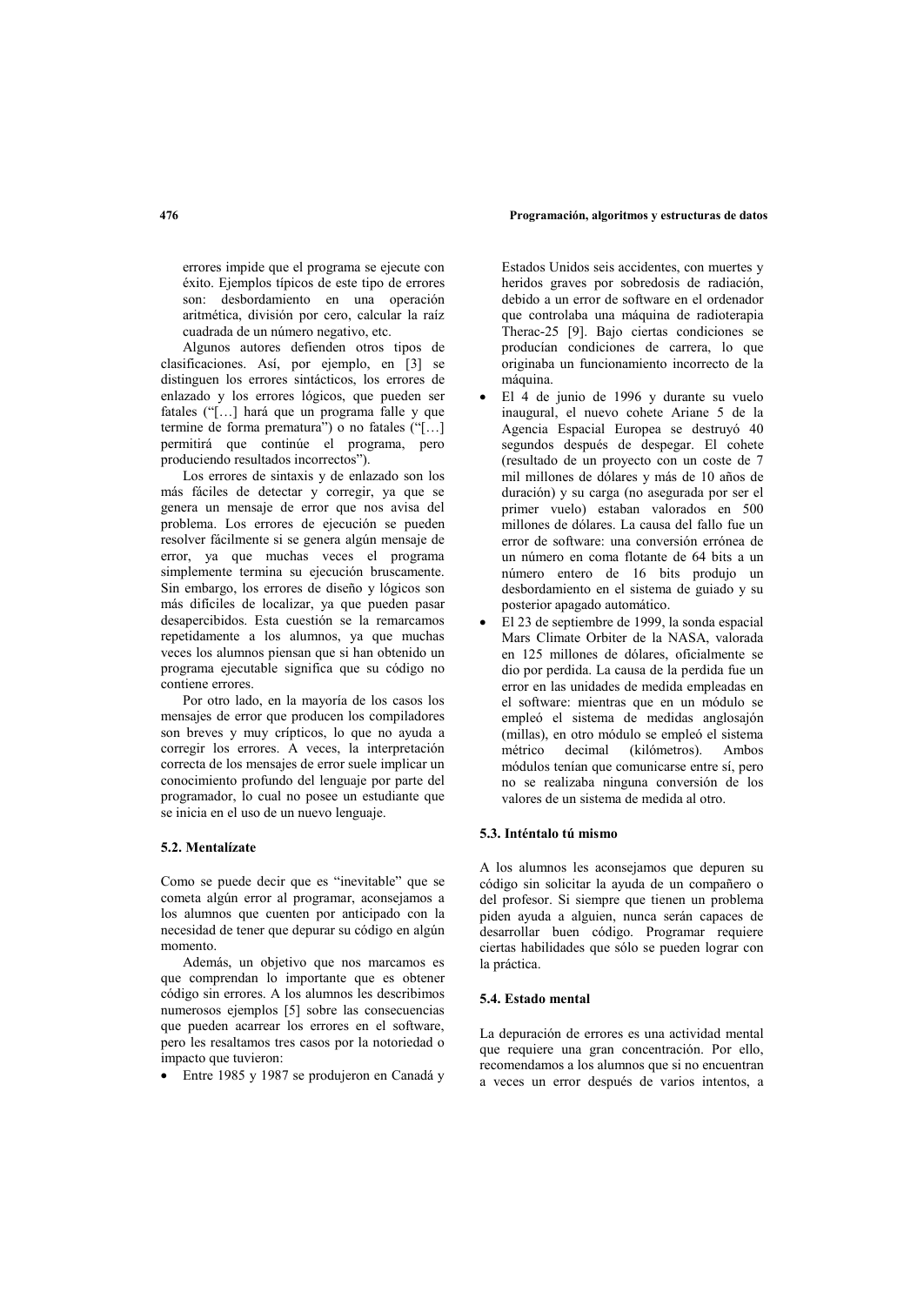### IX Jornadas de Enseñanza Universitaria de la Informática

veces es mejor dejar la búsqueda para un momento posterior. Muchas veces, la fatiga y la frustración impiden localizar un error obvio.

# 5.5. Localiza el error

Lo más importante en el proceso de depuración es localizar el punto exacto del error. Para ello, una de las técnicas más comunes consiste en modificar el código fuente para que escriba ciertos mensajes para saber por donde discurre el hilo de ejecución o mostrar resultados intermedios para comprobar que los cálculos son correctos y volver a ejecutar

el programa. En nuestra asignatura les enseñamos esta técnica, pero les indicamos que aprovechen las ventajas que ofrece la compilación condicional para no tener que modificar el código fuente cada vez que se quiera depurar el código o se desee obtener el programa final. De este modo, a partir del mismo código fuente se puede obtener una versión de depuración y una versión final. Por ejemplo, en la Tabla 1 se muestra un ejemplo de código que contiene instrucciones que sólo se compilan si el identificador DEPURACION se encuentra definido.

```
#include <iostream>
#define DEPURACION
int unaFuncion (void) {
#endif
   int algo;
   /* Instrucciones de la función */
#ifdef
             DEPURACION
\frac{1}{\text{cut}} \frac{1}{\text{cut}} \frac{1}{\text{cut}} \frac{1}{\text{cut}} \frac{1}{\text{cut}} \frac{1}{\text{cut}} \frac{1}{\text{cut}} \frac{1}{\text{cut}} \frac{1}{\text{cut}} \frac{1}{\text{cut}} \frac{1}{\text{cut}} \frac{1}{\text{cut}} \frac{1}{\text{cut}} \frac{1}{\text{cut}} \frac{1}{\text{cut}} \frac{1}{\text{cut}} \frac{1}{\text{cut}} 
cout << "Devuelve: " << algo << endl;
#endif
   return algo;
\overline{1}void main (void) {
#endif
   /* Instrucciones */
   unaFunction();
#ifdef
             DEPURACION
\text{count} \ll \text{``Fin} del programa" << endl;
\#andif
```
Tabla 1. Ejemplo de compilación condicional

## 5.6. Prueba v error

Una de las técnicas que más emplean los alumnos para depurar su código es la de "prueba y error". que consiste en el ciclo modificar el código

fuente, compilar y probar (ejecutar), que se repite sucesivamente hasta que "parece" que se ha resuelto el problema. A los alumnos les explicamos que esta técnica es "peligrosa" si no se emplea con cuidado y de forma sistemática, ya que en el proceso de resolver un error puede ser que se hayan introducido nuevos errores.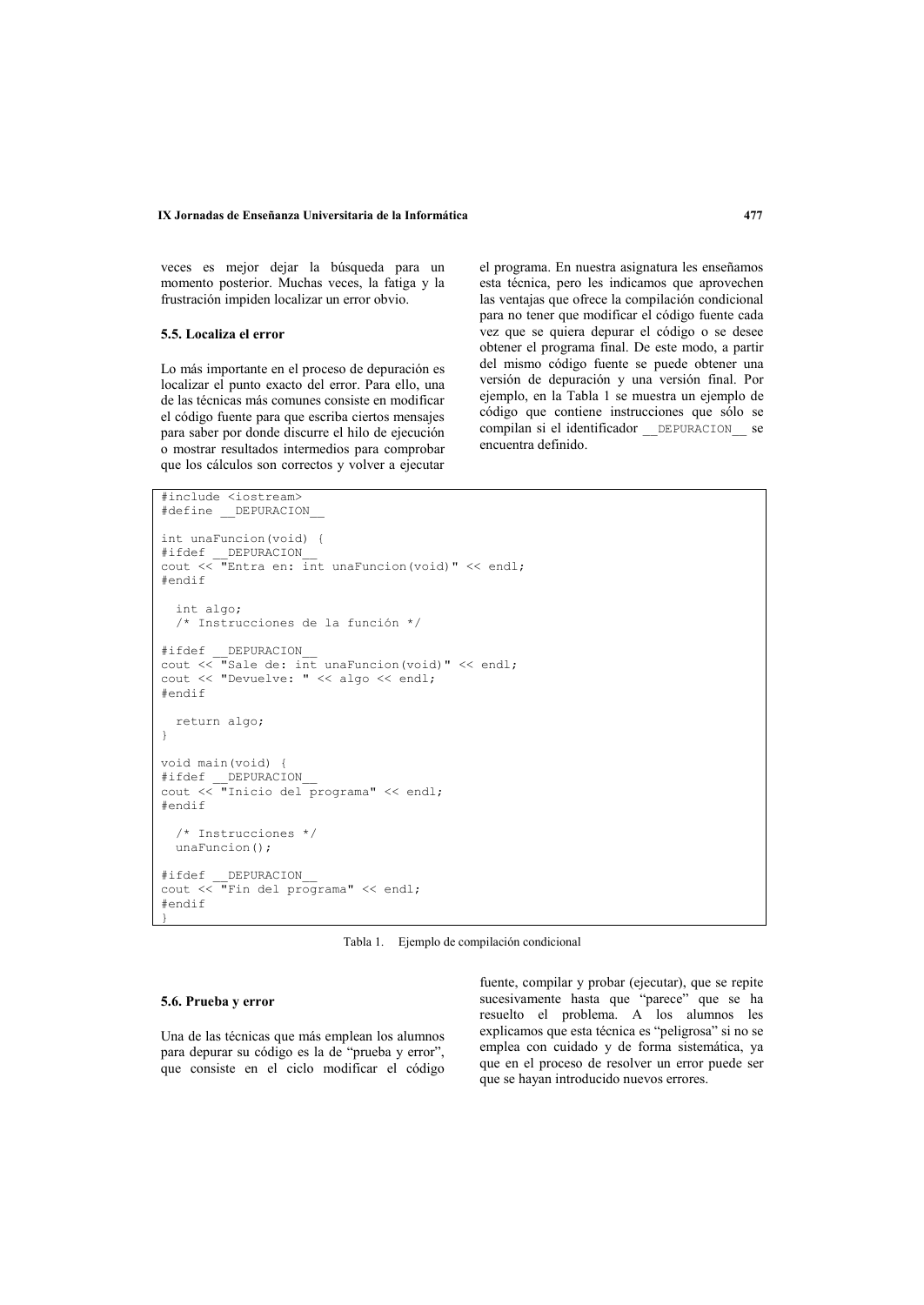### 5.7. Cuidado con los mensaies de error

Los mensajes de error que genera un compilador suelen ser crípticos y poco explicativos. lo que ayuda poco a la depuración. Pero si además no se tienen en cuenta las dos siguiente reglas, el proceso de depuración puede ser un "infierno".

- · Cuando el compilador genera muchos mensajes de error, puede ser que haya tantos que no quepan en una pantalla y se produzca un desplazamiento. En esa situación, muchos alumnos tienen la mala costumbre de comenzar a resolver los últimos errores, ya que son los que pueden ver en la pantalla. Sin embargo, los errores hay que resolverlos desde el primero hacia el último, va que al resolver un error pueden desaparecer mensaies de error posteriores que son falsos: "El primer mensaje de error mostrado siempre es un error real; sin embargo, los últimos errores puede ser que no sean reales" [1]. Por ello, aconsejamos a los alumnos que redirijan la salida de error del compilador a un fichero para poder consultarlos desde el primero.
- En muchas ocasiones, los alumnos se centran en la línea del código fuente que el mensaje de error indica que posee un error y se olvidan del resto del código. Sin embargo, un error se puede manifestar en una línea aunque su origen se encuentre en una línea distinta: "El origen de un mensaje de error se puede encontrar en cualquier línea por encima de la línea señalada en el mensaje de error; sin embargo, el origen no puede estar en una línea posterior" [1]. A los alumnos les aconsejamos que cuando depuren tengan una visión global del código fuente y que no se centren exclusivamente en una línea

# 5.8. Tu amigo el depurador

Los alumnos suelen huir del depurador, ya que lo consideran "engorroso" de emplear y poco útil. En [3] se deja claro este problema: "[...] Sin embargo, con frecuencia los depuradores son difíciles de utilizar y de comprender, por lo que son rara vez utilizados por los estudiantes de un primer curso de programación".

El origen de esta situación suele ser el desconocimiento: normalmente a los alumnos nadie les ha enseñado con ejemplos cómo emplear

un depurador, lo único que han recibido son explicaciones sobre su manejo. Así, en cuanto descubren las ventajas del empleo de los puntos de ruptura (breakpoints), la ejecución paso a paso o la visualización de los valores de las variables. no dudan en emplearlo a partir de entonces. Por ello, a los alumnos de PED les enseñamos con ejemplos reales de código cómo se emplea un depurador.

### 5.9. Conjunto de ficheros de prueba

Aun cuando con un programa se obtengan los resultados correctos (esperados), no se puede asegurar que el programa no contenga errores, va que algunos errores sólo se producen en situaciones muy concretas. A los alumnos les indicamos que se deben crear sus propios ficheros de prueba que les permitan verificar automáticamente y de forma exhaustiva el correcto funcionamiento de sus programas. Les aconsejamos que empleen estos ficheros conforme finalicen módulos de sus programas y que cuando hayan finalizado e integrado todos los módulos, vuelvan a verificar todos los ficheros para comprobar que no existe algún error producido por la integración de los módulos.

# 5.10. Contempla todos los posibles casos

Una de las principales causas de error es no contemplar todos los posibles casos porque se cree que es "imposible" que se produzcan. A los alumnos les indicamos que siempre tienen que contemplar todos los posibles casos.

Por ejemplo, en las sentencias condicionales simples (if) o múltiples (switch) es conveniente proporcionar siempre un caso por defecto (else o default, respectivamente) para atrapar los posibles errores que se puedan producir, aun cuando se esté completamente seguro de que el programa no contiene errores y se crea que sólo se pueden dar los casos contemplados.

### 5.11. Los errores son evitables

En la industria del software existe la creencia de que los errores son inevitables en los programas. Debido a ello existe la política de verificar un programa cuando está terminado. Pero este

# 478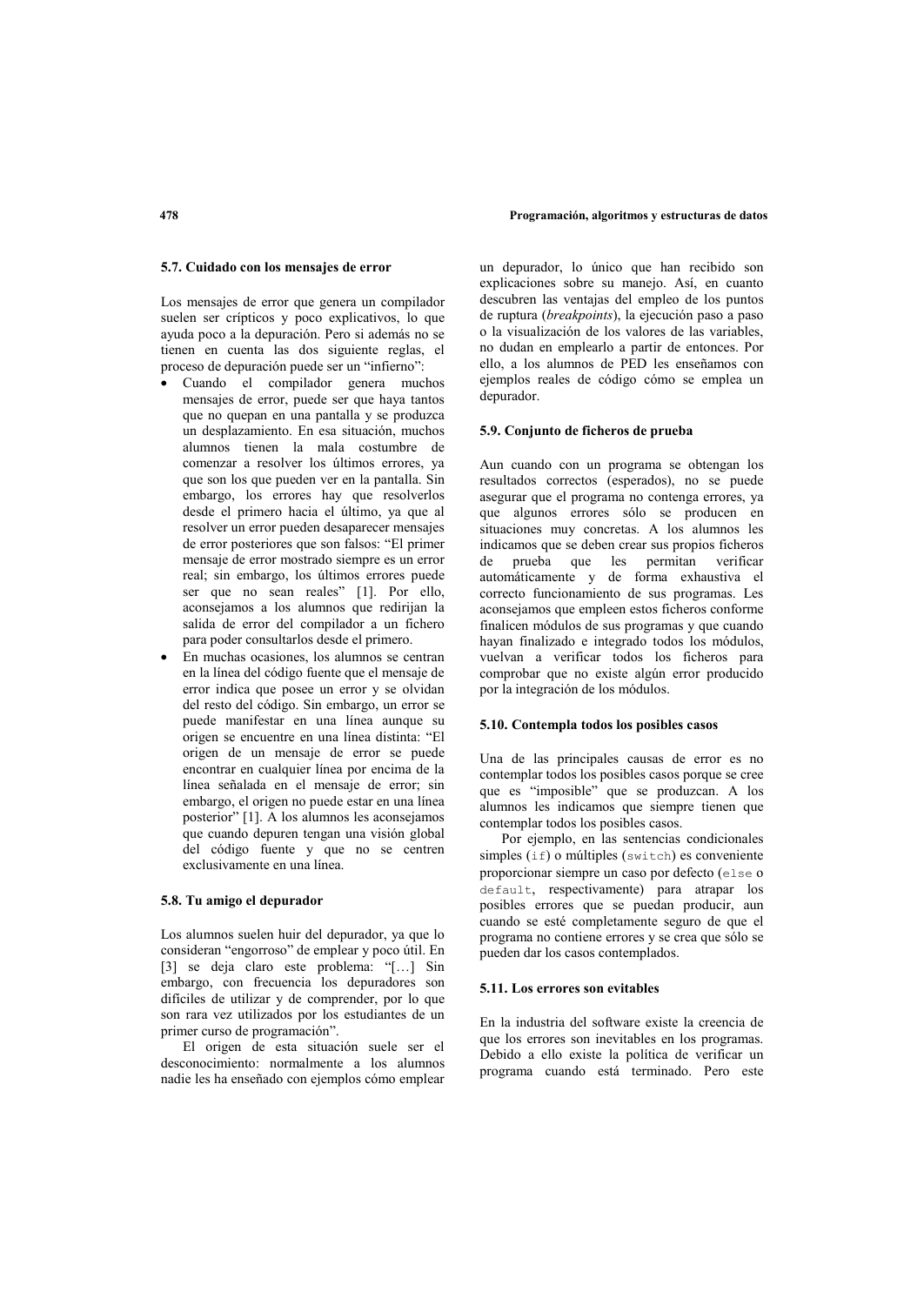### IX Jornadas de Enseñanza Universitaria de la Informática

procedimiento se ha comprobado desde hace años que es muy costoso y poco eficiente [6]. Los principales problemas que presenta esta forma de trabaiar son:

- · El proceso de depuración consume mucho tiempo
- El proceso de depuración no asegura que un programa esté libre de errores

Por ello, a los alumnos les explicamos que con un buen análisis y diseño de su código se pueden evitar muchos errores desde el principio. Los errores no se tienen que dejar para el final: se tiene que abordar su resolución desde el principio.

Finalmente, a los alumnos les proporcionamos una guía [11] que explica los principales errores lógicos, sintácticos y de enlazado que suelen cometer los estudiantes cuando comienzan a trabajar con el lenguaje C++. En esta guía los errores se han clasificado en siete categorías:

- Sobre el fichero makefile y la compilación.  $\bullet$
- Sobre las directivas de inclusión.  $\bullet$
- Sobre las clases  $\bullet$
- Sobre la sobrecarga de los operadores.  $\bullet$
- Sobre la memoria  $\bullet$
- Sobre las cadenas.  $\bullet$
- Varios.

### 5.12. Errores más comunes

```
Al enlazar, no incluir un fichero necesario. Ejemplo:
q++ -c unaclase.co
a++ -c prueba.cc
g++ -o prueba prueba.o
Mensaje de error:
prueba.o: In function 'main':
prueba.o(.text+0xe): undefined reference to 'UnaClase::UnaClase(void)'
prueba.o(.text+0x2f): undefined reference to 'UnaClase::~UnaClase(void)'
prueba.o(.text+0x4a): undefined reference to 'UnaClase::~UnaClase(void)'
Solución: Verificar que en el proceso de enlazado se tienen en cuenta todos los ficheros necesarios.
q++ -c unaclase.cc
q++ -c prueba.cc
q++ -o prueba prueba.o unaclase.o
```


```
Confundir la declaración de una función amiga (friend) con los modificadores de visibilidad. Ejemplo:
class UnaClase {
  friend:
    int funcionAmiga(void);
  public:
    UnaClasse():
    \simUnaClase();
    \ldots\lambda:
Mensaie de error:
In file included from unaclase.cc:1:
unaclase.h:9: parse error before '('
Solución: El modificador friend se tiene que poner a cada función que sea amiga.
class UnaClase {
  friend int funcionAmiga(void);
  public:
    UnaClase();
    \simUnaClase();
     \ldots
```
# Tabla 3. Ejemplo de error sobre las clases